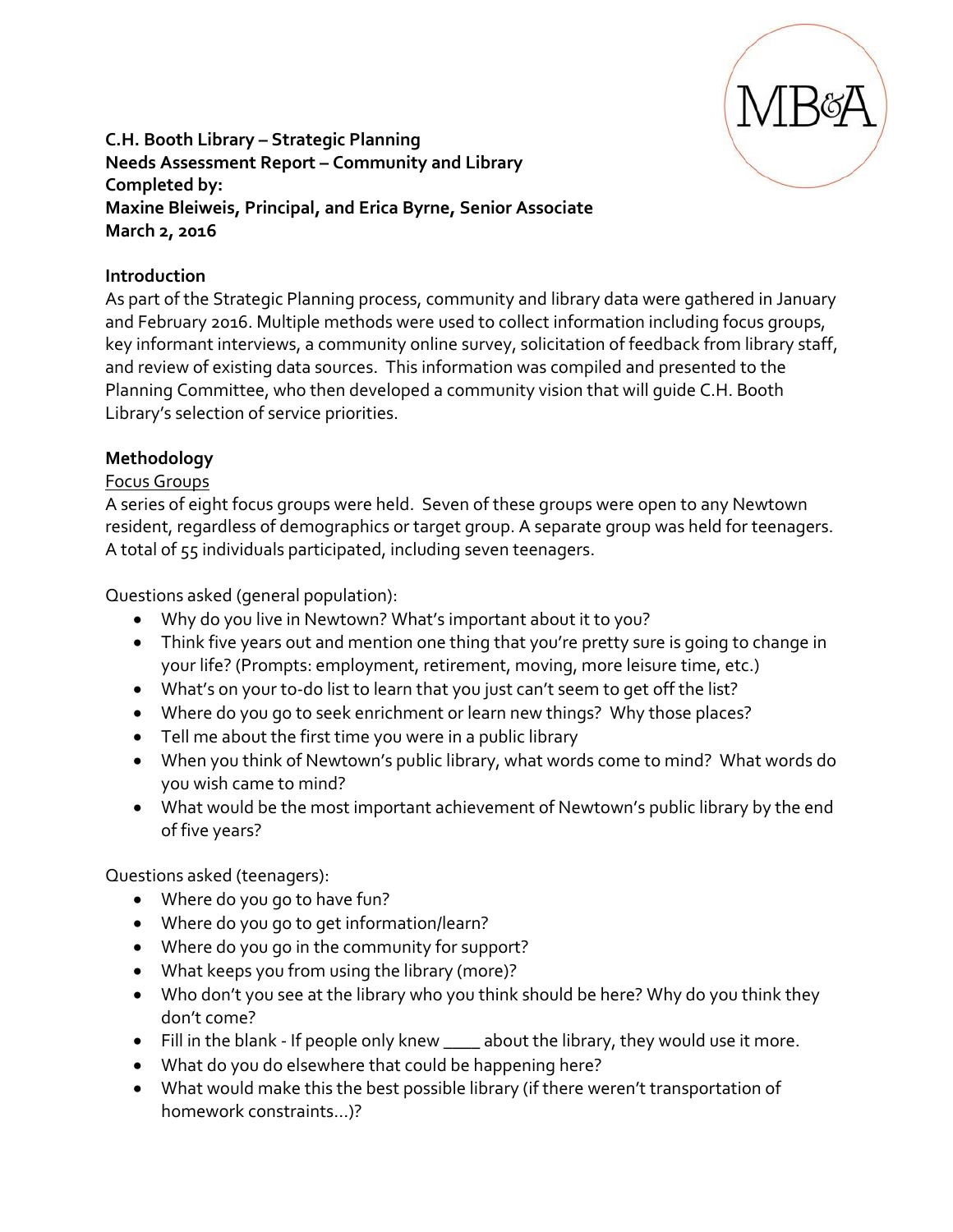### Key Informant Interviews

Eight individuals took part in key informant telephone interviews, 30-60 minutes in length. Interviewees were selected by the Library Director and President of the Board of Trustees and included the Chief of Police, a local pediatrician, the President of the Historical Society, and the President of the Friends of the Library.

Questions asked:

- Based on your experiences and observations, what do you think are the major issues facing Newtown now and into the next five years?
- How can community organizations and town collaborate to meet community needs better?
- How would you describe the library's relationship with the community?
- How would you describe your relationship to the library? Has your experience been different than you expected? If yes, how?
- What would be the most important achievement of Newtown's public library by the end of five years?

# Survey

An online survey was available from January 27 to February 16, 2016 using the Survey Monkey web portal. Printed copies were also made available at the library, Municipal Center, and the Senior Center. The survey was promoted through the local newspaper, library e-blasts, website, Facebook and Twitter posts, the Newtown school system's and town employee e-blasts, a street sign placed outside the library, and word of mouth. Survey-takers were asked about usage of the library and satisfaction with services, as well as incorporating the open-ended questions from "Libraries Transform Communities" to solicit input on developing a community vision (The full survey is included as appendix A). A total of 861 individuals took the survey. The following tables show the characteristics of the individuals who responded.

| able 1. Age distribution of survey respondents (n=629 |           |           |         |       |  |  |  |
|-------------------------------------------------------|-----------|-----------|---------|-------|--|--|--|
| Under 18                                              | $18 - 24$ | $25 - 49$ | $50-64$ | $65+$ |  |  |  |
| 1%                                                    | 1%        | 44.4%     | 39%     | 14.8% |  |  |  |

Table 1. Age distribution of survey respondents (n=629)

This age distribution compares favorably with Newtown's overall age distribution. As expected, there were few respondents under the age of 25, but the response rate from individuals between 25 and 49 was encouraging and likely due to its promotion through the school system's e-blasts.

|  |  |  | Table 2. Children as part of household of survey respondents (n=645) |
|--|--|--|----------------------------------------------------------------------|
|--|--|--|----------------------------------------------------------------------|

| Not raising any children | 29.7% |
|--------------------------|-------|
| Children under 6         | 17.2% |
| Children between 6-18    | 56.3% |
| Children over 18 at home | 14%   |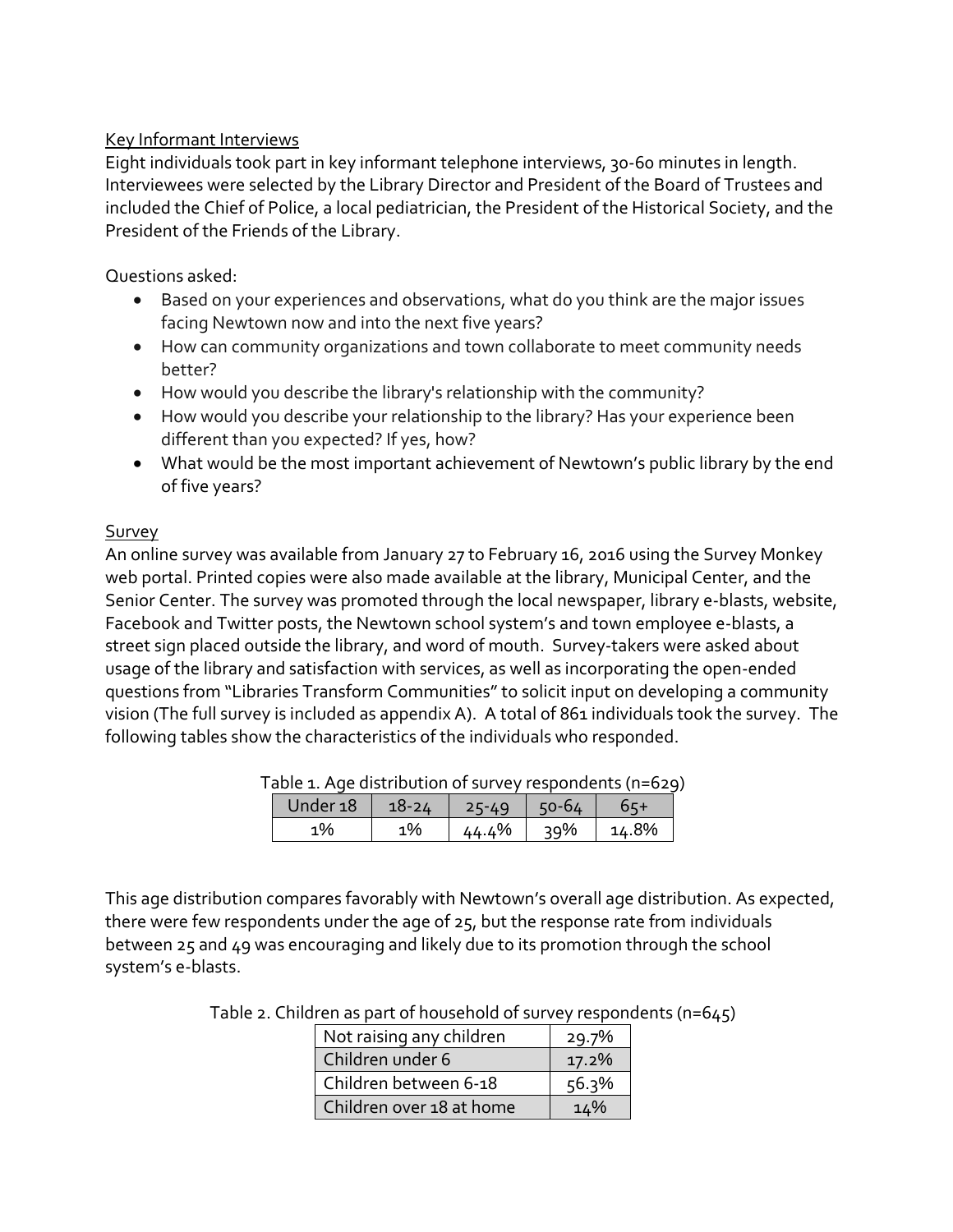### Note: respondents were asked to check all that apply

While a large majority have children 18 and under living at home, it is interesting to note that 14% have children over 18 at home. This percentage is in line with national data from the Pew Research Center indicating that 12% of college-educated 24-35 year olds are now living at home.

Survey respondents were also asked about their employment status (n=650). Of the 650 who selected one or more options, 44% were employed full-time, 20% employed part-time, and 13% chose self-employed/entrepreneur. Almost one-fifth (18%) of respondents selected stay-athome parent, 1.7% between jobs, and 3.5% are caring for aging parents. When asked about retirement, 14.2% said that they were already retired, and 5.4% are planning to retire in the next five to ten years. Finally, respondents were asked if they are planning to live in Newtown in five years (n=653). Almost three-quarters (73%) responded "yes," while 6% said "no." Over one-fifth (21%) selected "I don't know."

While the characteristics of survey respondents cannot be generalized to the population of Newtown, the data provide an insight into target groups that the library can consider serving, including people with children over 18 at home, entrepreneurs, and those planning to retire in the next five to ten years.

### Survey and interviews with key library staff

Library staff received a brief survey that asked questions about their perceptions of community engagement, professional development goals, and the strengths and challenges of C.H. Booth library. Nine interviews were conducted with key staff who were asked the following questions:

- What are your hopes and dreams for your library to be able to do for your community?
- What do you find yourself saying "no" to?
- What do you think your library could be doing that it isn't right now?
- What should your role be in helping to reach that goal?
- What makes this library function best?
- What holds it back?

### Other data sources

Other data sources that were consulted include the 2014 Connecticut Economic Resource Council's town profile of Newtown, the 2010-2014 American Community Survey (Census), the Town of Newtown website, and CT State Library statistics.

### **About Newtown**

Newtown is a town of 27,543 residents in northern Fairfield County. Of note, Newtown has a higher median household income (\$116,024) than the county (\$82,614) and the state (\$69,519), as well as a higher percentage of persons age 25 or older with a Bachelors degree or higher (51%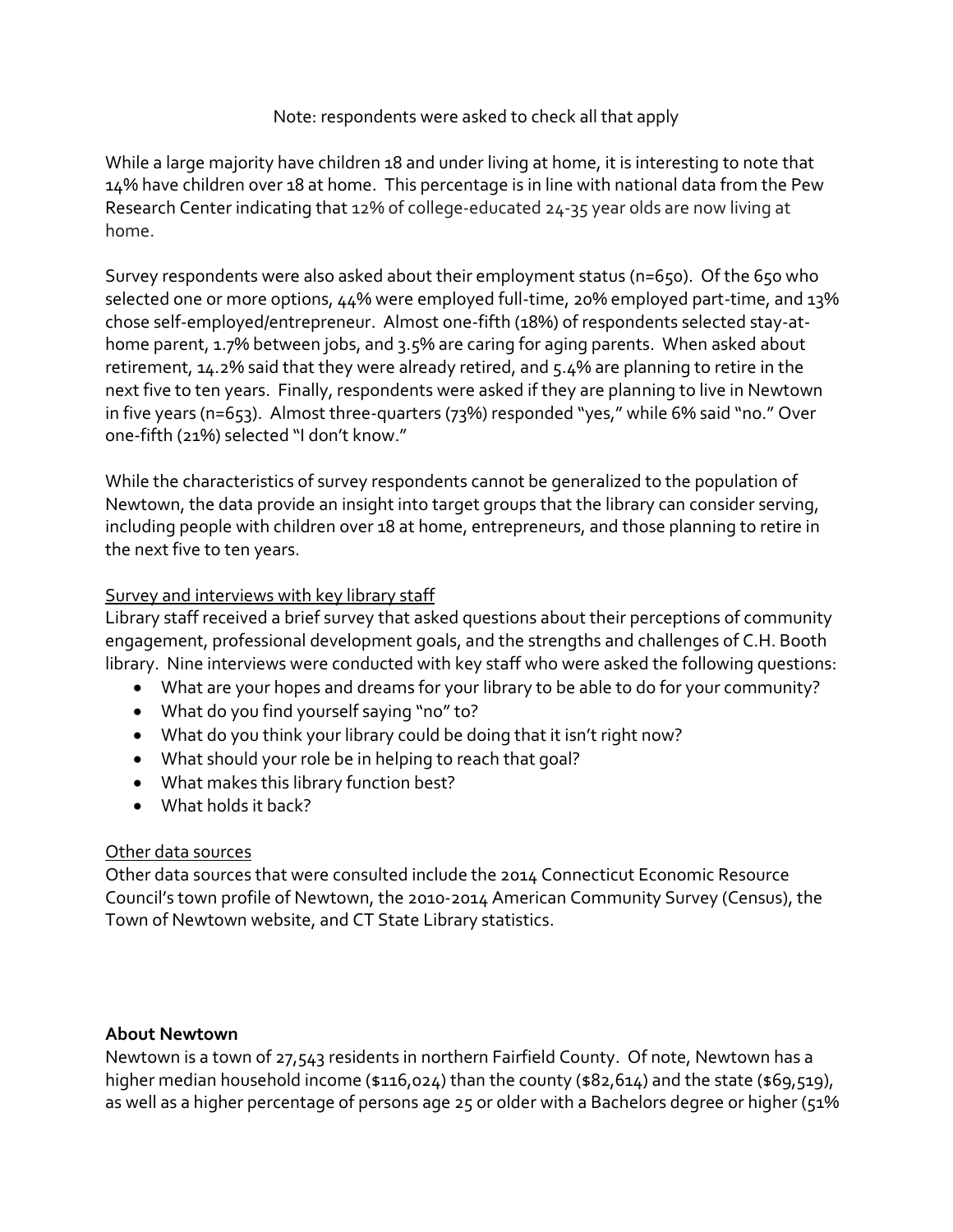of Newtown residents vs. 36% of state residents). The median age in Newtown is 43 years old. As presented in the table below, Newtown is a racially homogenous community.

| White                         | 87.2% |
|-------------------------------|-------|
| Hispanic/Latino               | 8.1%  |
| Asian                         | 2.1%  |
| <b>Black/African American</b> | 1.1%  |
| Two or more races             | 1%    |

#### Table 3. Race/ethnicity of Newtown residents

Newtown is a primarily residential community, with 92% of housing units for single-families and 86% owner-occupied dwellings. It is located 61 miles from New York City. Between 2010 and 2014, 7.1% of children in Newtown lived in households that received Supplemental Security Income (SSI), cash assistance, and/or Food Stamp/SNAP benefits in the past twelve months. Major employers in Newtown include Masonicare at Newton, CT Department of Corrections, and Taunton Press.

The Newtown Public Schools district operates four elementary schools (Hawley Elementary School, Head O'Meadow Elementary School, Middle Gate Elementary School, and Sandy Hook Elementary School) that serve grades K-4, Reed Intermediate School serving grades  $5-6$ , Newtown Middle School serving grades 7–8, and Newtown High School serving grades 9–12. Newtown also has several private and parochial schools, including St. Rose of Lima Roman Catholic School, the Fraser-Woods Montessori School, and the Housatonic Valley Waldorf School. Notably, the *Newtown Bee*, the local weekly newspaper, has been serving the area since 1877, and has been owned and operated by the Smith family since 1881.

Two significant and interrelated projects that have involved the community in recent years are the Fairfield Hills campus and the Newtown Community Center Commission. Fairfield Hills is a 186-acre site purchased by the town from the state through a bonding initiative approved in 2001 with a vision to create a vibrant, sustainable destination for recreational, social, and cultural use, municipal offices, and other town-wide uses. There has been extensive public participation in the development of its Master Plan, the most recent version of which was updated in 2013. The Newtown Community Center Commission (NCCC) was created after General Electric donated \$10 million to Newtown as a result of the tragedy at Sandy Hook Elementary School. This gift is intended to create a facility that acts as an anchor of the community. The Commission began meeting in May 2015 and has also solicited extensive community input, including a survey, and community forums. At the end of February, the NCCC presented its final recommendations to the Board of Selectman, Board of Finance, and Legislative Council, all of which approved sending it to a referendum, now scheduled for April 5, 2016. The proposal is to create a multi-purpose community center between 13,000 and 18,000 square feet available to residents of all ages. Proposed features include aquatics and a study of a potential ice arena.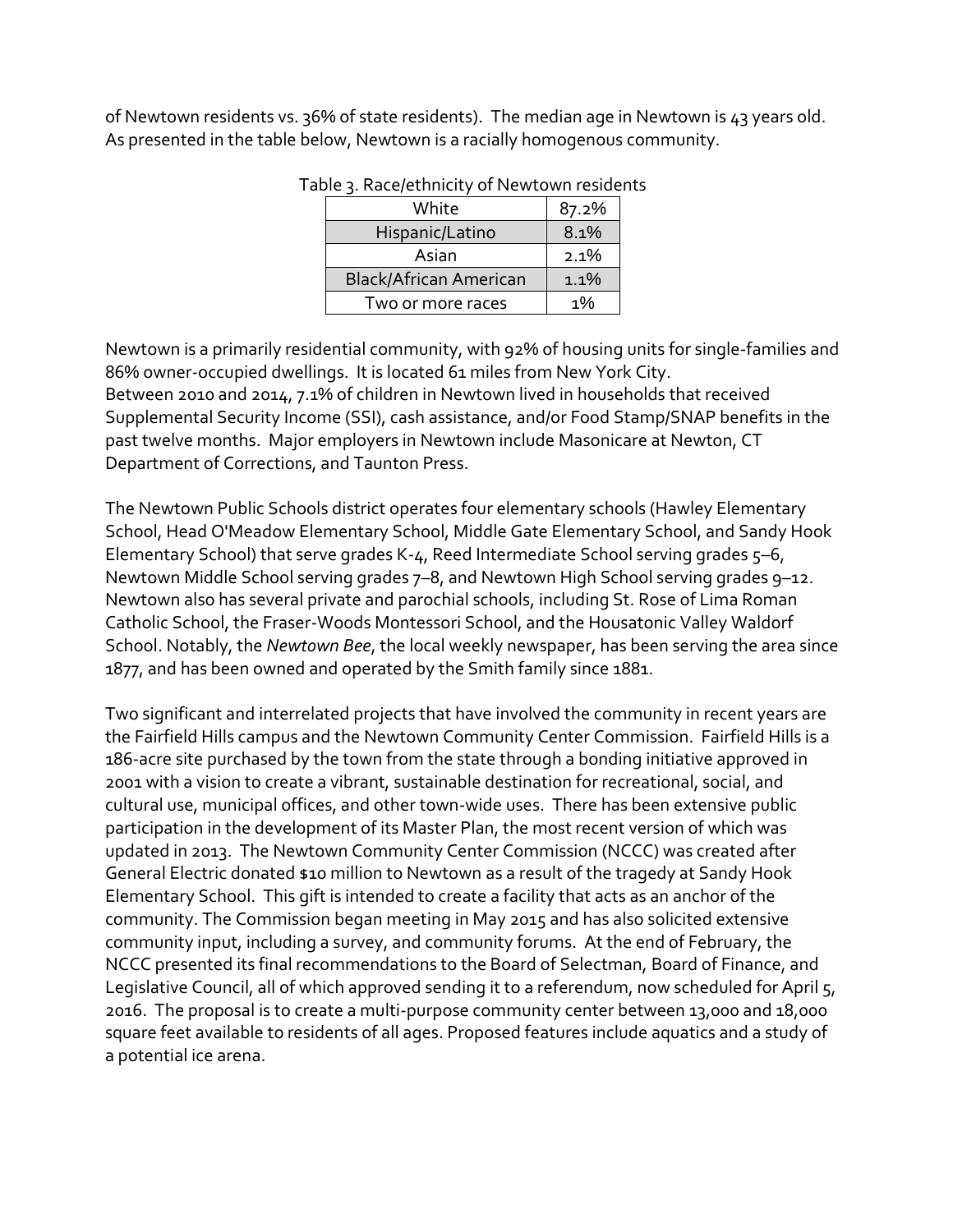### **Summary of Key Findings – Community**

Through the focus groups, interviews, and survey, we sought to understand the aspirations of the Newtown community and the challenges it faces in reaching these aspirations. The following sections summarize what we discovered.

### Aspirations

The word cloud below shows the responses of people when asked "What are three words or phrases to describe the kind of community you'd like to live in?" on the community survey:

Figure 1. Aspirational Words



While compassionate, welcoming, child-friendly, and open were prompts provided to respondents, people's answers indicate a desire for a community that is more diverse, supportive, collaborative, and inclusive. Below is a representative quote from responses to "Why is that [the words to describe the kind of community you'd like to live in] important to you?"

*"I have children and want them to be a part of a place with a strong sense of community where they feel comfortable to grow and learn and play. Thoughtful innovation will help our town meet our evolving and growing needs in new and exciting ways and encourage entrepreneurship." (34 year old)*

# Challenges facing Newtown

In interviews, focus groups, and open-ended responses to the survey, Newtown residents identified the following as challenges that Newtown faces in the next five to ten years:

- Economic and demographic transitions
	- o Declining school enrollment
	- o Desire to maintain residential feel while remaining affordable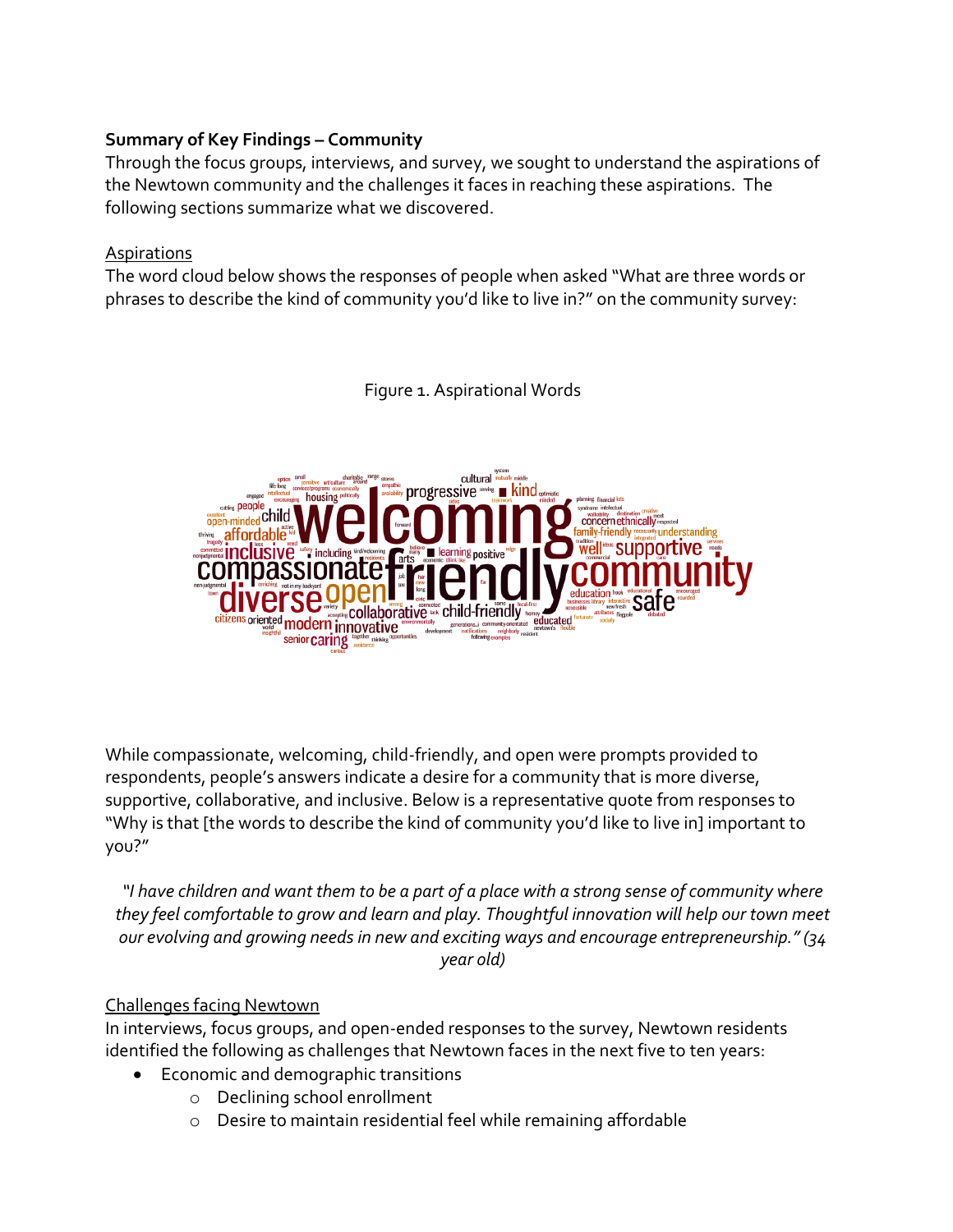- o Two-income families leading to lower volunteerism
- Continued recovery from 12/14
	- o Need for healing is ongoing, but there is a fear that divides have emerged over issues such as the Community Center
	- o Remaining stigma preventing people from moving to town
- Widening gaps in different groups
	- o Anger in a segment of the senior population
	- o Expectations of people who are newer to town
	- o Increased political polarization
	- o Recognition of a lack of diversity.

Based on these issues, there are several ideas that need to be better understood. While many residents expressed a deep affection for the status quo of Newtown – residential, friendly, rooted in family – keeping things "the same" in fact requires a concerted effort that impacts all sectors of the community who have differing views on the importance of service accessibility and affordability. In addition, in today's diverse world, it is essential to consider how children in Newtown are being prepared to live and work with people who do not share their experiences and racial/ethnic background.

# Achieving Newtown's aspirations

When asked how Newtown can move past its challenges to achieve its aspirations, the following themes emerged:

- A need to work together, collaborate across town departments and organizations, and open lines of communication.
- An increased awareness of and support for the diversity that does exist in town (e.g. economic, racial/ethnic, ability)
- Support for entrepreneurship and business growth.

# **Community Vision**

On March 1, 2016, the results of the community needs assessment were presented to the Planning Committee. They were tasked with answering the following questions, both individually and then in two groups:

- My aspirations for my community are...
- The challenges we face in reaching these aspirations are...
- The changes needed in my community to reach our aspirations are...

Based on this exercise, the following community visions were developed:

Group 1: "We want a community where people feel valued and engaged, but we face multiple barriers (social, age, economic) and a resistance to change. If we want to reach our aspirations we need to create more opportunities for respectful and constructive engagement."

Group 2: "We want a community where we collaborate freely to enrich, attract, and grow human capital and business interests, but we face a growing socio-economic divide with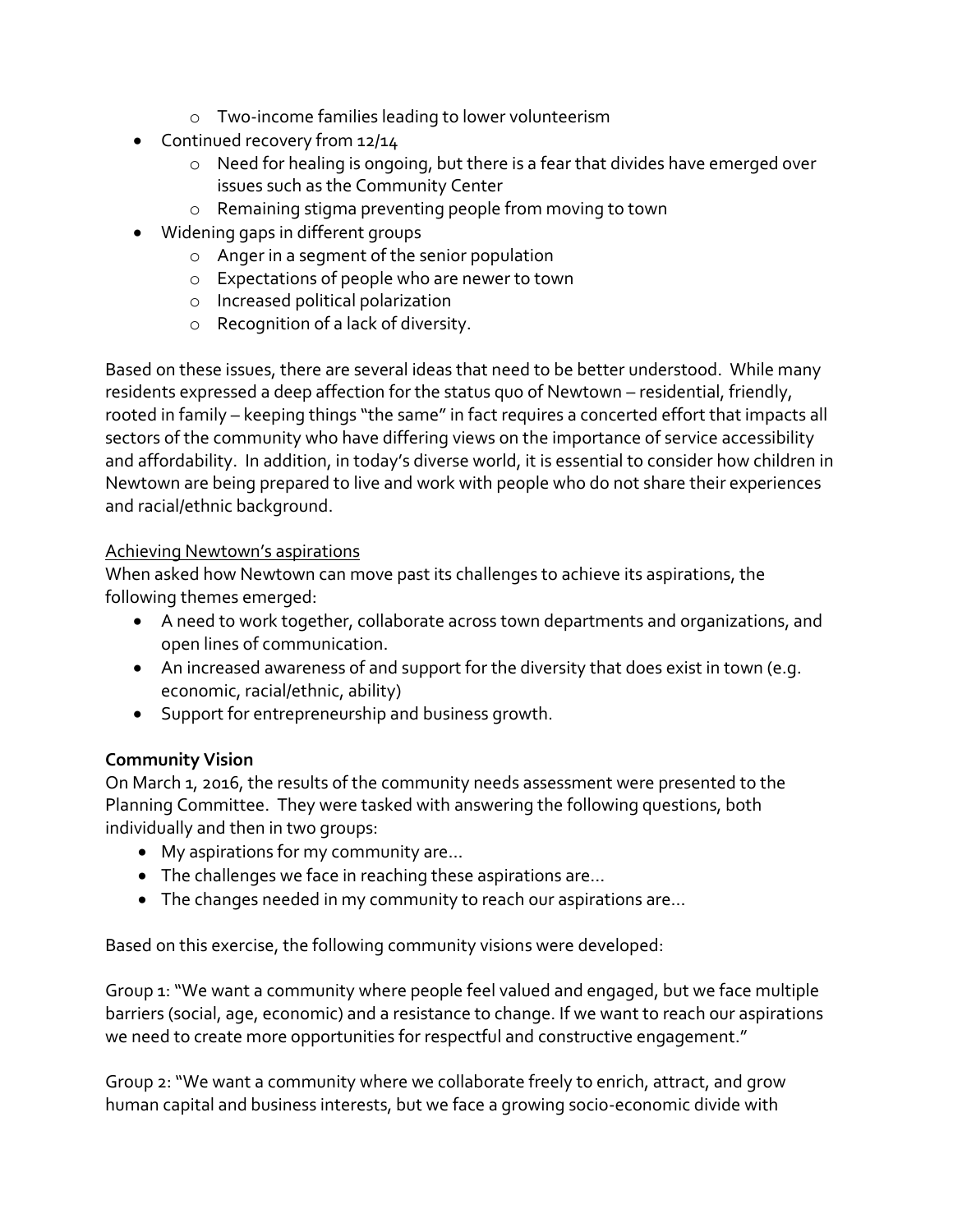increasing needs, less engagement and growing separation from one another. If we want to reach our aspirations, we need to create a community hub with greater interaction."

These community visions, which reflect similar thinking, will guide C.H. Booth Library as it moves forward through the strategic planning process, so that its mission and strategies are reflective of the needs and aspirations of the Newtown community.

# **Summary of Key Findings – C.H. Booth Library**

The information collected provided an important snapshot of the community's perceptions of the library, current usage, and aspirations for the library. Staff feedback also provided key insights into day-to-day issues facing the library.

### Library's relationship to the community

As an institution that depends on community support, it is essential to understand the relationship of a library to its community. In the case of C.H. Booth and Newtown, there appears to be a strong foundation on which to build. Survey respondents were asked about the importance of the library to the community. Results are presented in the table below.

|                          | Very Important | Somewhat  |
|--------------------------|----------------|-----------|
|                          |                | Important |
| The Newtown<br>community | 92%            | 7.5%      |
| You and your<br>family   | 77%            | 22%       |

### Table 4. Importance of C.H. Booth to... (n=698)

An overwhelming majority of respondents consider the library to be very important to the Newtown community; when combined with those who responded "somewhat important," the total reaches 99.5%. Retirees are significantly more likely (89%) to rank the library as "very important" to them and their family as compared to those who work full-time, part-time, are self-employed, stay-at-home parents, or those who are planning to retire in the next five to ten years.

The affection of the community for its library is also evident in an open-ended question from the survey and focus groups where people listed words that described the library as they see it now.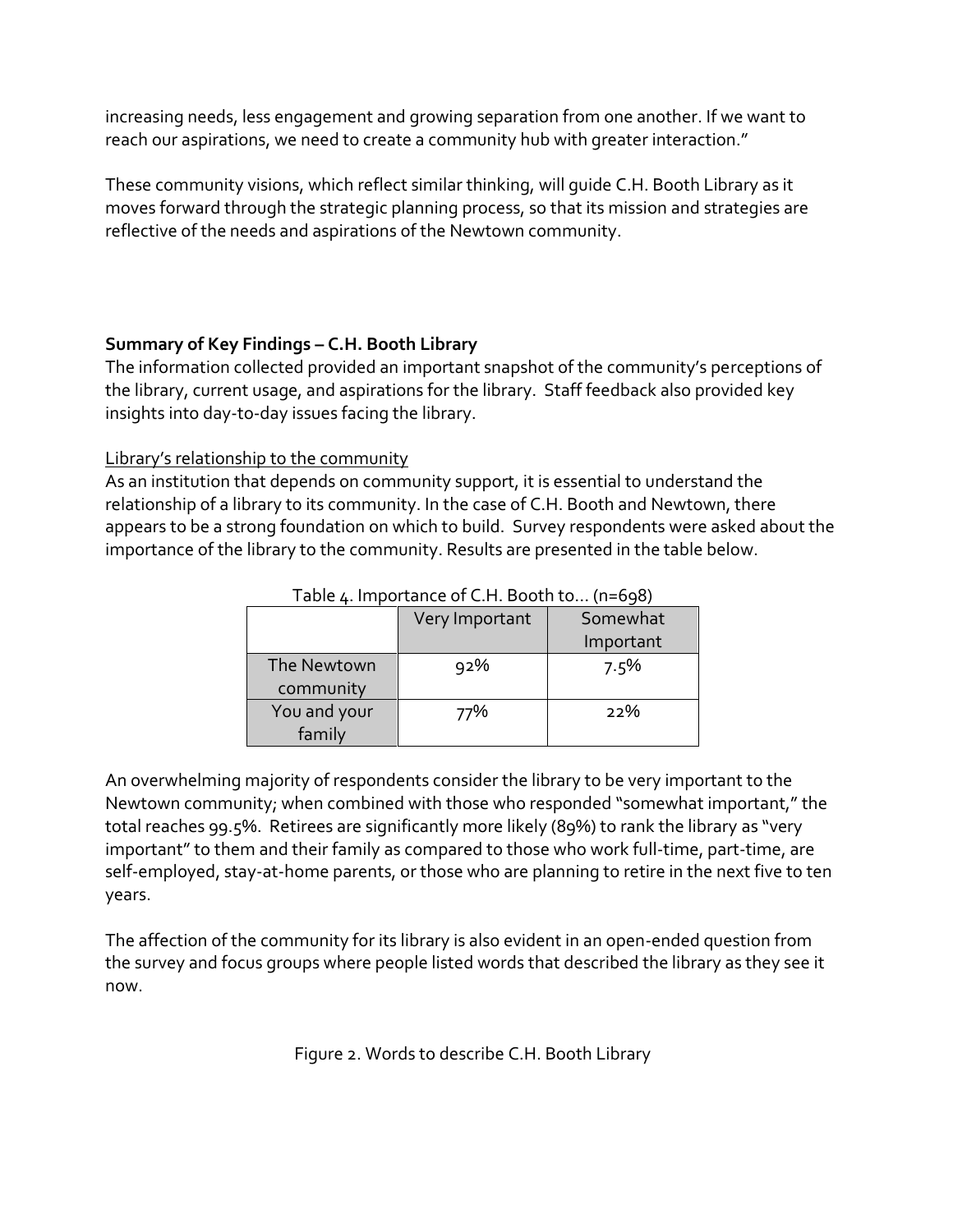

In their survey, library staff also reflected on their relationship to the community. This question was adapted from the Harwood Institute's "Libraries Transform Communities" materials and staff were asked to rank themselves according to a five-part scale (We've Got It, Real Progress, Starting to Improve, Lip Service, and Business as Usual). The table below presents the results.

| and the same said.                                                                                                                    | We've<br>Got It | $\sim$ $\sim$<br>$\cdot$<br>Real<br>Progress | Starting to<br>Improve |
|---------------------------------------------------------------------------------------------------------------------------------------|-----------------|----------------------------------------------|------------------------|
| We exercise a sense of affection for the<br>community in our daily operations and work                                                | 77.8%           | 22.2%                                        | о%                     |
| People outside the organizations would describe<br>us as operating as part of the community rather<br>than apart from it              | 56%             | 41%                                          | $0\%$                  |
| We hold deep knowledge of the community; we<br>understand people, their lives, where they live,<br>and their aspirations and concerns | 52%             | 44%                                          | 4%                     |
| We have a culture open to learning about the<br>community and we account for what we learn in<br>our daily work                       | 41%             | 33%                                          | 26%                    |
| We have created ways to deeply listen to the<br>community in an ongoing way                                                           | 19%             | 33%                                          | 48%                    |

Table 5. Staff perception of connection to community (n=27)

These results reflect the take-away messages from interviews with key staff, which revealed that staff see themselves as a strong team devoted to their community, and have a deep desire to be "the best we can possibly be" while looking forward to aspirational change. The elements where staff have room for improvement are areas where the implementation of the strategic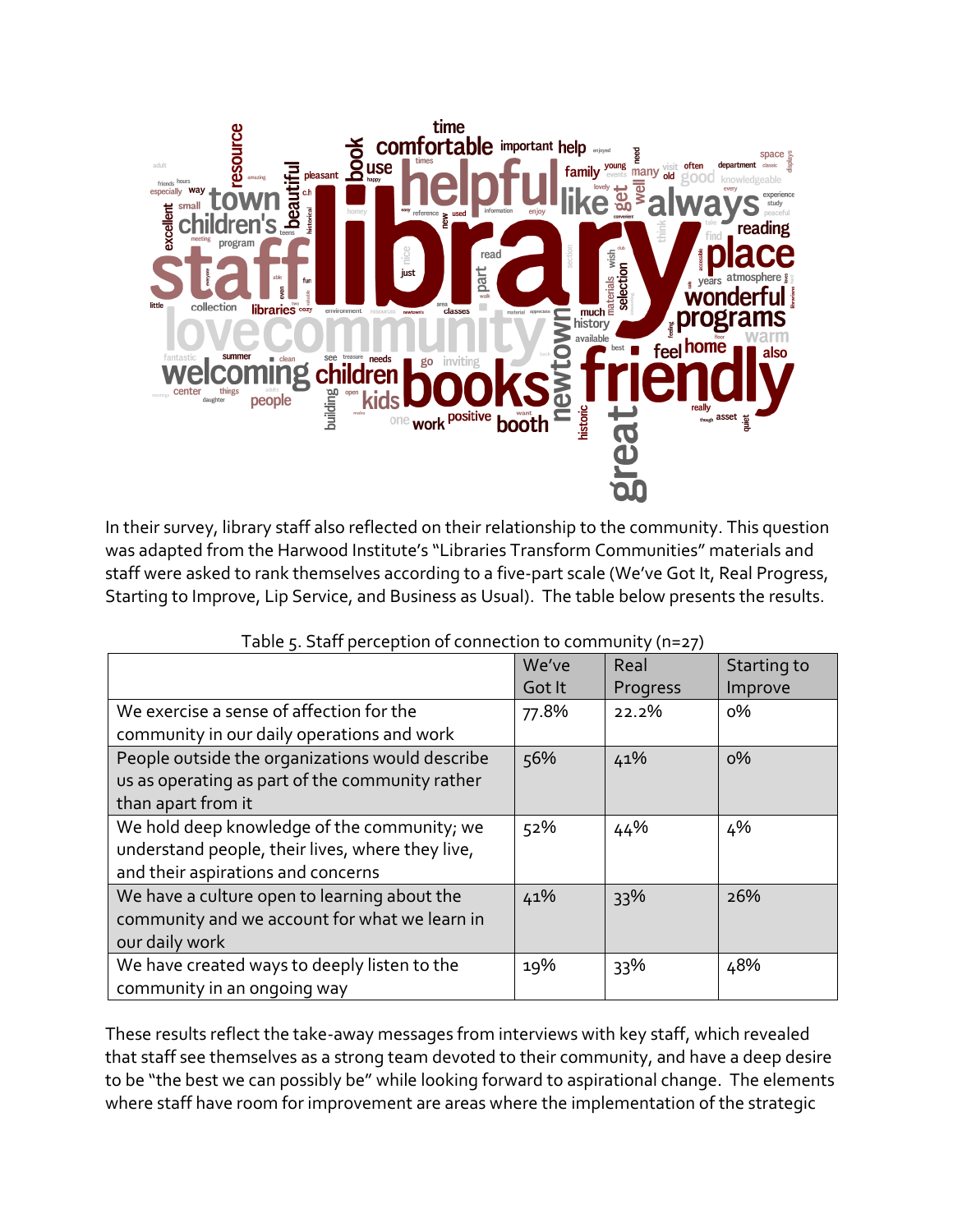plan can provide key support, including ongoing professional development and community assessment mechanisms. Through the staff survey and interviews, a desire for more effective marketing was expressed so that the community can be made more aware of library offerings. In addition, a majority of the staff named the building and its layout as the one thing they would change about C.H. Booth Library so that they can better serve the community.

### Use of library services

Over 90% of all survey respondents (n=791) had used C.H. Booth Library in the past 12 months, either in person or through the website. Those that had not (8.13%, or n=70) "skipped" to questions that were not related to their current use of the library.

Of those who had used the library in the last 12 months, average usage is presented in the table below.

| 1-5 times per month            | 49%   |
|--------------------------------|-------|
| Fewer than once per month      | 30%   |
| More than 5 times per month    | 19.5% |
| I only use the website         | 1.3%  |
| I only used other CT libraries | .6%   |

Table 6. Average monthly usage of C.H. Booth Library (n=698)

People without children at home are most likely to use the library more than five times per month (30%), followed by people with children under six years old (20%). Conversely, people with children over 18 living at home and those with children between 6-18 years old are significantly more likely to use the library fewer than one time per month than those without children (41% and 35% vs. 22%)

When asked about the importance of library services (collections, hours of operation, staff availability to assist patrons, programs, use of library computer, and trainings/classes), there were also distinctions between different groups of library users.

People who are employed part-time or retired are significantly more likely to say that *having staff available to assist patrons* is very important to them as compared to those who work fulltime.

Stay-at-home parents are significantly more likely to say that *programs* are very important to them as compared to those who work full-time or those who are retired (60% v. 40%; 60% v. 46%). Parents with children under the age of 6 (76%) are most likely and significantly more likely than all other groups to say that programs are very important. These groups likely have significant overlap.

People not raising any children are significantly more likely than those raising children under 18 to say that *using library computers* is very important to them (22% vs. 8% and 13%). In addition, people who are self-employed and people who are employed part-time are significantly more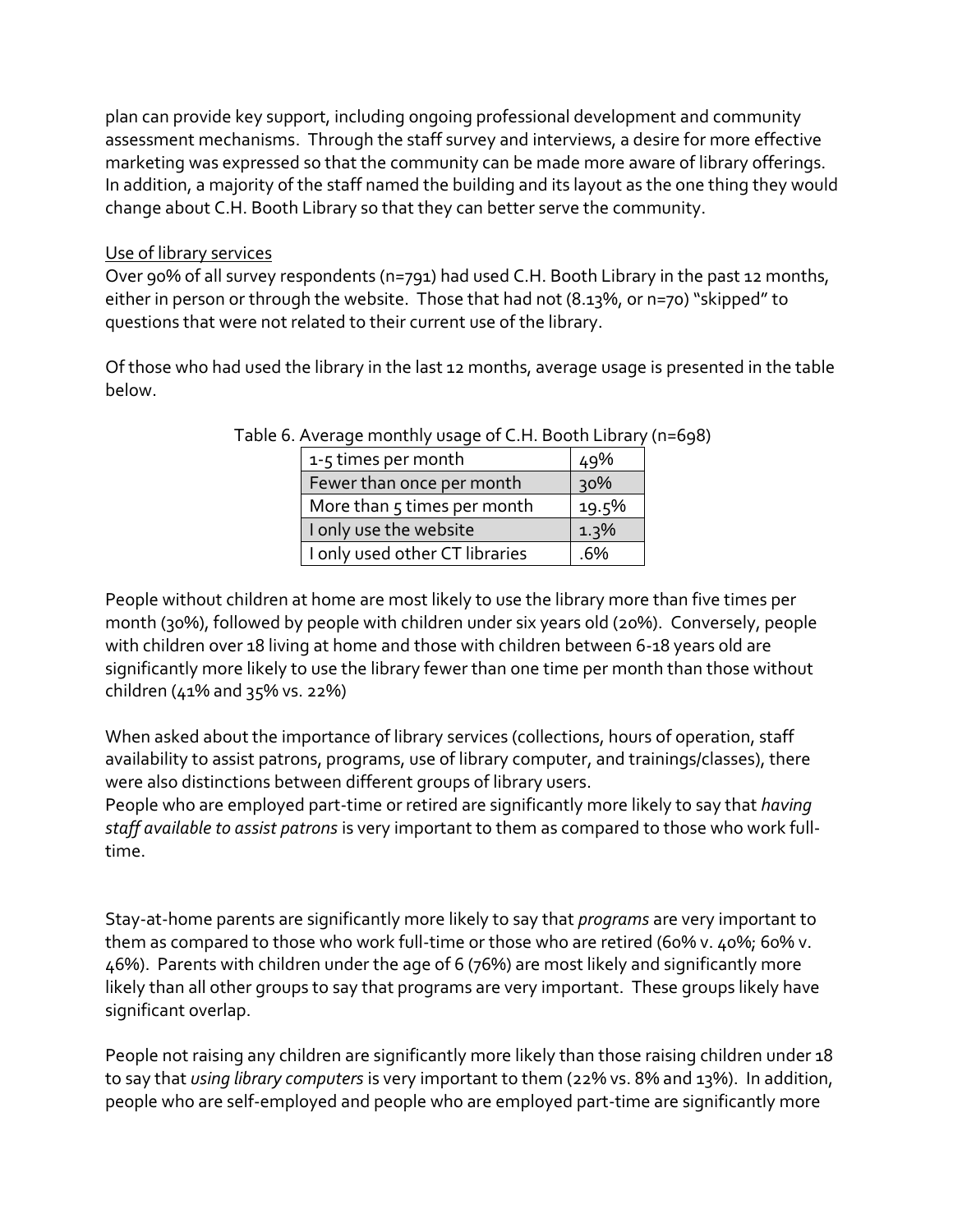likely to say that *trainings and classes* are very important as compared to people who are employed full-time (25% v. 13%; 24% v 13%). All library services have high levels of satisfaction, with 90% or more of respondents saying that they are "very satisfied" or "somewhat satisfied." When asked what changes would encourage them to visit C. H. Booth Library more often, almost 60% said providing more relevant programs. Focus group respondents told us that they primarily stay close to home for entertainment and enrichment, presenting the library with a prime opportunity to engage more people. Focus group respondents also spoke about mobility challenges that they are facing currently, or anticipate facing in the future, including being less willing to drive at night.

# Comparing C.H. Booth

Seven libraries were selected by Library Director Brenda McKinley for comparison to C.H. Booth Library: Branford, Cheshire, Monroe, Ridgefield, Simsbury, Southbury, and Westport. Table 8. Selected statistics of comparison libraries

|                 | <b>POPULATION OF</b><br><b>SERVICE AREA</b><br>2014 | <b>AENGLC</b><br><b>WEALTH</b><br><b>RANK 2015</b> | <b>TOTAL</b><br><b>LIBRARY</b><br><b>VISITS</b> | <b>LIBRARY</b><br><b>VISITS PER</b><br><b>CAPITA</b><br><b>SERVED</b> | <b>TOTAL</b><br><b>PROGRAMS</b> | <b>TOTAL PROGRAM</b><br><b>ATTENDANCE</b> |
|-----------------|-----------------------------------------------------|----------------------------------------------------|-------------------------------------------------|-----------------------------------------------------------------------|---------------------------------|-------------------------------------------|
| <b>Branford</b> | 28,225                                              | 47                                                 | 213,766                                         | 7.6                                                                   | 865                             | 17,537                                    |
| Cheshire        | 29,250                                              | 72                                                 | 170,062                                         | 5.8                                                                   | 517                             | 14,311                                    |
| <b>Monroe</b>   | 19,867                                              | 45                                                 | 114,122                                         | 5.7                                                                   | 552                             | 13,864                                    |
| <b>Newtown</b>  | 28,152                                              | 42                                                 | 140,303                                         | 5.0                                                                   | 909                             | 11,438                                    |
| Ridgefield      | 25,205                                              | 12                                                 | 268,714                                         | 10.7                                                                  | 1161                            | 28,829                                    |
| Simsbury        | 23.975                                              | 38                                                 | 361,357                                         | 15.1                                                                  | 1573                            | 38,634                                    |
| Southbury       | 19,881                                              | 51                                                 | 187,143                                         | 9.4                                                                   | 570                             | 15,251                                    |
| Westport        | 27,561                                              | 4                                                  | 393,050                                         | 14.3                                                                  | 1978                            | 65,665                                    |

While statistics reported to the Connecticut State Library have drawbacks based on differing methods of counting and reporting information, they provide a general snapshot to compare Connecticut's public libraries to one another. The table above shows that Newtown's library visits per capita served (5.0) is below all comparison libraries, and while its total programs (909) fall in the middle of the pack, its total program attendance (11,438) is the lowest as well.

Table 9. Selected statistics of comparison libraries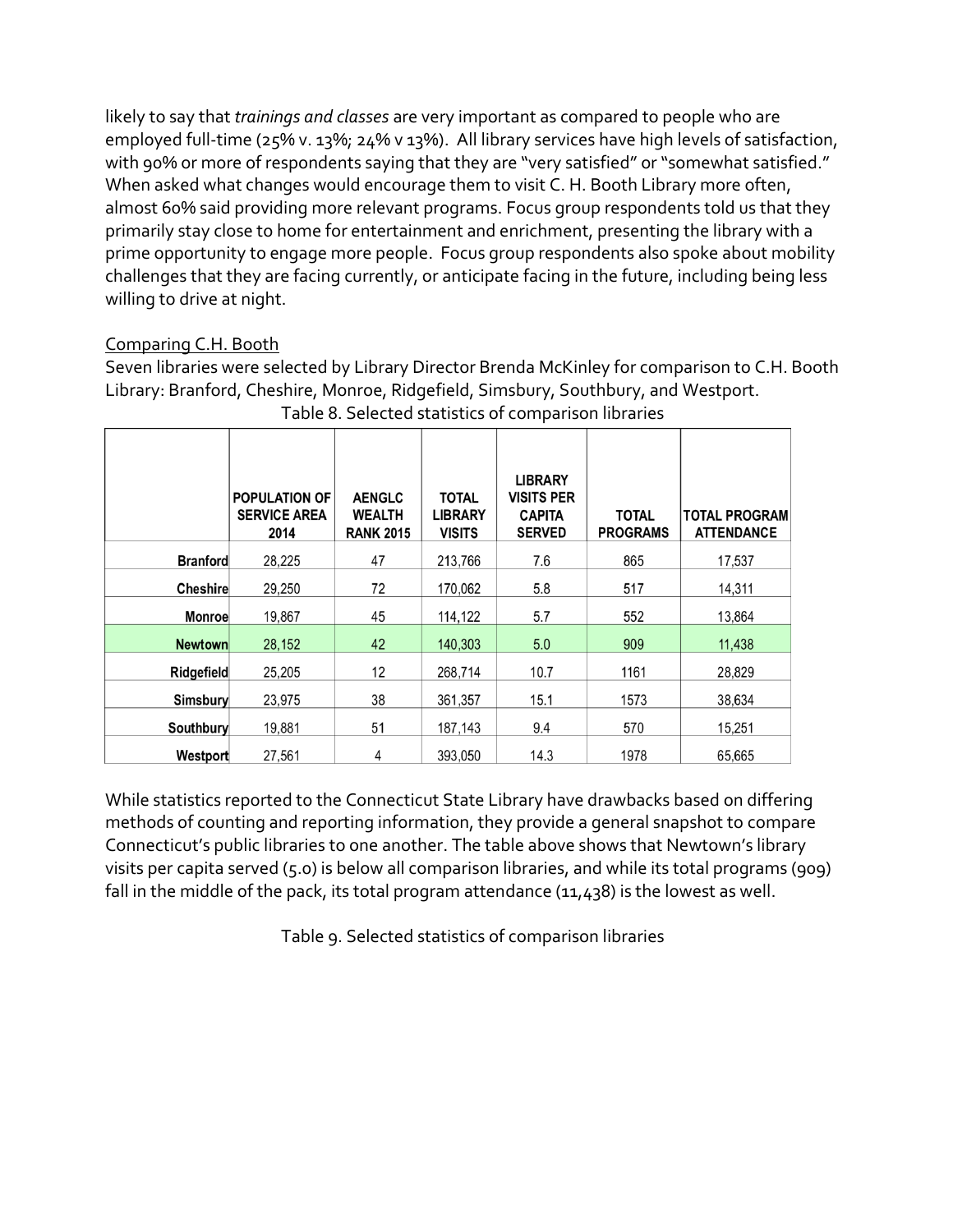|                 | <b>HOURS</b><br><b>OPEN</b> | <b>LIBRARY</b><br><b>APPROPRIATIO</b><br>N AS % OF<br><b>TOTAL</b><br><b>MUNICIPAL</b><br><b>REVENUES 2013</b> | <b>WAGES &amp;</b><br><b>SALARIES PER</b><br><b>CAPITA</b> | <b>TOTAL LIBRARY</b><br><b>COST PER CAPITA</b> | <b>TOTAL FTES PER</b><br>1,000 |
|-----------------|-----------------------------|----------------------------------------------------------------------------------------------------------------|------------------------------------------------------------|------------------------------------------------|--------------------------------|
| <b>Branford</b> | 63                          | 1.41%                                                                                                          | \$35.79                                                    | \$68.11                                        | 0.76                           |
| Cheshire*       | 61                          | 1.59%                                                                                                          | \$46.29*                                                   | \$59.61*                                       | 0.74                           |
| Monroe*         | 51                          | $0.90\%$                                                                                                       | $$25.21*$                                                  | \$32.64*                                       | 0.59                           |
| <b>Newtown</b>  | 61                          | 1.01%                                                                                                          | \$27.53                                                    | \$52.75                                        | 0.6                            |
| Ridgefield      | 52                          | 1.33%                                                                                                          | \$54.76                                                    | \$101.21                                       | 1.08                           |
| Simsbury*       | 64                          | 1.50%                                                                                                          | $$43.29*$                                                  | \$76.42*                                       | 0.75                           |
| Southbury*      | 59                          | 1.04%                                                                                                          | $$25.78*$                                                  | \$55.39*                                       | 0.69                           |
| Westport        | 69                          | 2.17%                                                                                                          | \$120.55                                                   | \$196.74                                       | 1.65                           |

#### \*municipal library

The table above shows that, with the exception of one other library, Newtown had the lowest library appropriations as a percentage of total municipal revenues in 2013. This is particularly important, as Newtown is an "association" library, as distinguished from a "municipal" library. A municipal library operates as a town department and therefore has access to payroll, purchasing, maintenance, and other service through the town's budget.

### Aspirations for the library

In focus groups and interviews, residents were asked to imagine the most important achievement of C.H. Booth Library at the end of five years. Based on their responses, five main themes emerged:

**Library as connector:** The library was envisioned as a place to connect groups and ideas that are currently seen as disconnected – young and old, past (genealogy and Newtown's rich history) with future, people and resources, and as one focus group participant so eloquently put it, a place to connect "kindred spirits."

**Library as a place to learn in community:** There was excitement about the idea of the library as a place for lifelong learning, not only as somewhere in the community, but as a place to learn *in* community with one another, bringing people together. Desires included more makerspace functions (audio, video, music, woodworking), training on new technology, and compelling programming.

**Library as convener:** Throughout the process, we heard about the growing influence of social media and the internet on "uncivil" discourse and the growing divides between groups in town. The groups recognized that the library has the ability to bring people together in a neutral setting and act as a convener of different groups and organizations for conversation and collaboration.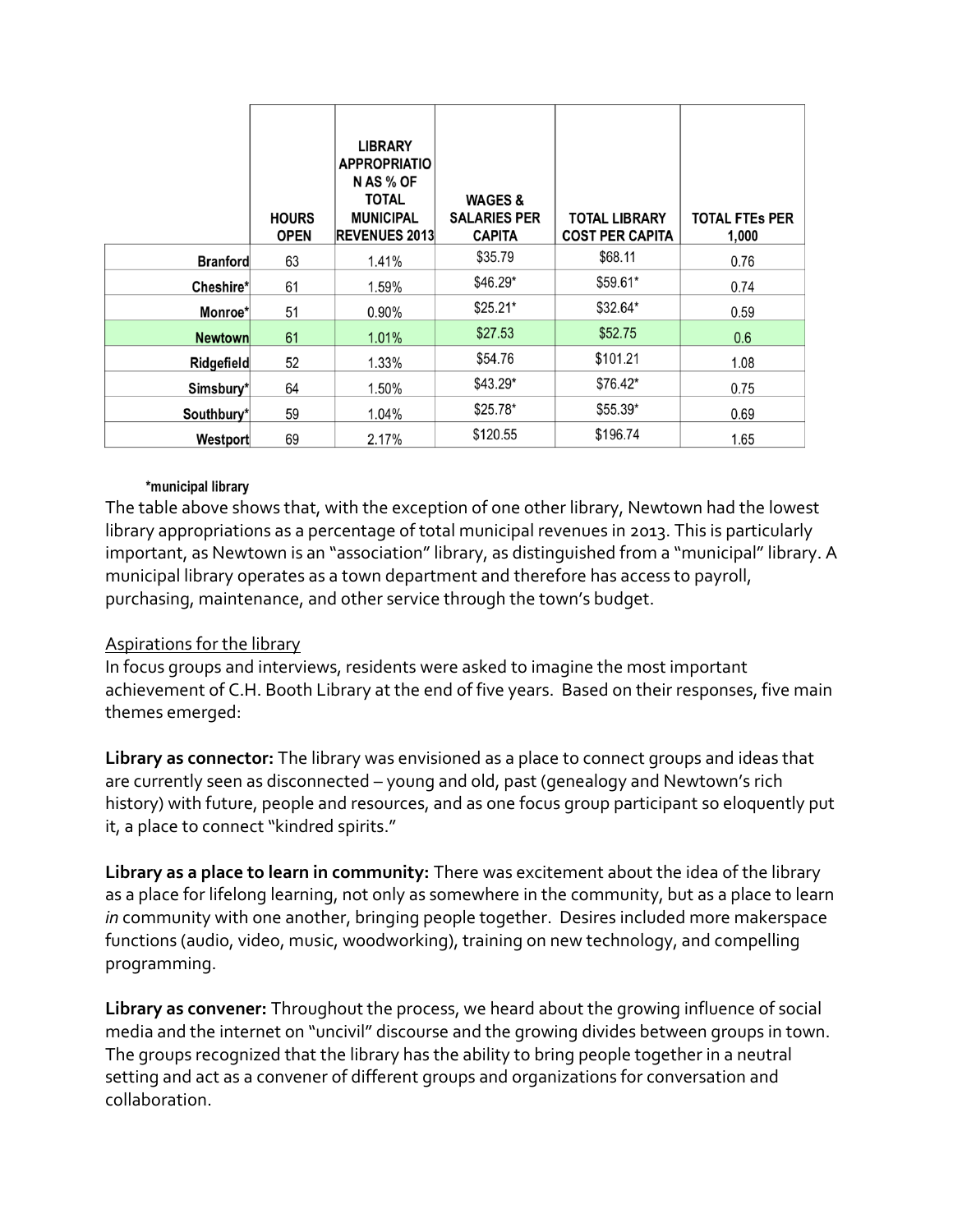**Library as partner:** The library is seen as an ideal partner for the school system, the Senior Center, and Continuing Education.

**Library as community hub:** The lack of a natural center of Newtown gave participants an opportunity to imagine the library as a more central gathering place. One focus group participant said that she hoped the library would become the place where people say "I need something, let me try the library." The library can serve as the go-to place, both physically and virtually, to connect the community to one another.

# Strengths, Weaknesses, Opportunities, and Threats

A Work Group of staff and board members gathered on February 25, 2016 to hear the results of the needs assessment and conduct an exercise to understand the strengths, weaknesses, opportunities, and threats (SWOT) facing C.H. Booth Library. Their responses to the following questions are below:

What does C.H. Booth Library do well?

- Friendly staff
- Staff who are committed to the community
- A commitment to innovation
- Openness to change and a willingness to try and fail

What are our aspirations for C.H. Booth Library?

- To be a social and economic leveler for Newtown
- To be more accessible to all (physically and digitally)
- To take a proactive approach to community needs
- To be the "go-to" place in Newtown

The challenges we face in reaching these aspirations are...

- Getting the word out
- The building/space configuration
- Current staffing levels/configuration
- A fear of change (staff and community)

The changes needed at C.H. Booth Library to reach our aspirations are...

- A more effective use of space
- A willingness to move beyond the library walls
- Intentional looking outward into the community
- Commitment to improving marketing/communications

# **Next Steps**

Using the information gathered from the Newtown community, the Planning Committee, along with the library staff and board, will select service priorities that respond to community needs.